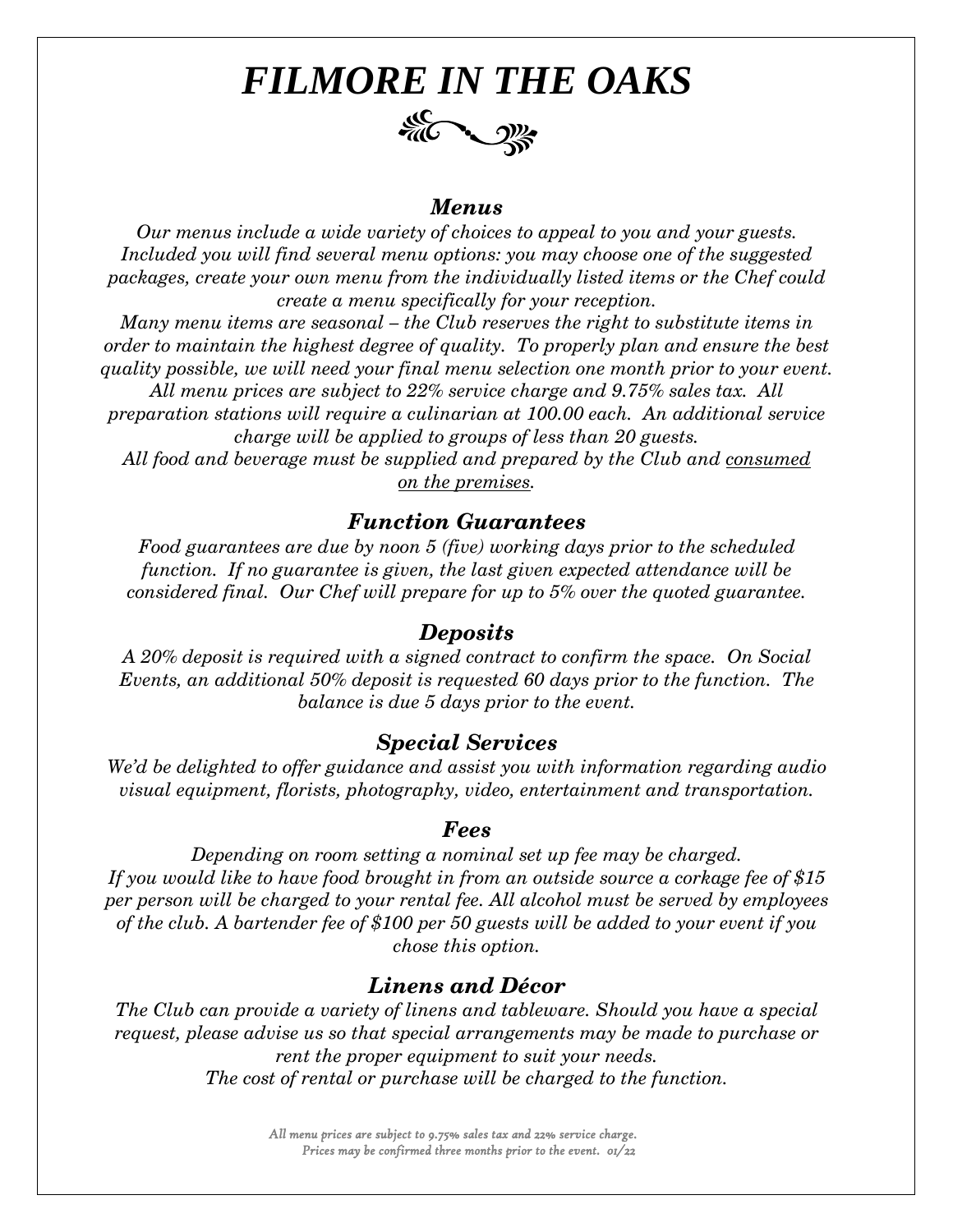

## **Continental Breakfasts\***

*(A minimum of 35 guests is required. A la Carte items available for groups less than 35 guests)*

### *A Light Start*

*Assorted chilled Juices \* \* \**

*Assorted bakeries to include fruit Danish and Muffins \* \* \**

> *Butter and Preserves \* \* \**

> > *Coffee, Tea \$17 per person*

### *Southern*

*Assorted chilled Juices \* \* \**

*Sliced seasonal Fruit and Berries with Yogurt Dressing \* \* \**

*Buttermilk Biscuits with Sausage or miniature Ham & Cheese Croissant Sandwiches \* \* \**

> *Coffee, Tea \$22 per person*

### *Classic*

*Assorted chilled Juices \* \* \**

*The Season's Freshest Fruit and Berries Served with Yogurt and Granola \* \* \**

*Assorted bakeries to include fruit Danish, Croissants, and Muffins \* \* \**

> *Butter and Preserves \* \* \**

> > *Coffee, Tea \$20 per person*

*\*All per person Continental Breakfast are served for 1 hour of continuous service.*

*All menu prices are subject to 9.75% sales tax and 22% service charge. Prices may be confirmed three months prior to the event. 01/22* 

## *A la Carte*

*Crossaints \$3 per person Bacon or Sausage Patties \$4 per person* 

*Sauteed Shrimp \$6 per person* 

*Biscuits and Country Gravy \$4 per person* 

*Andouille Sausage Links \$4 per person*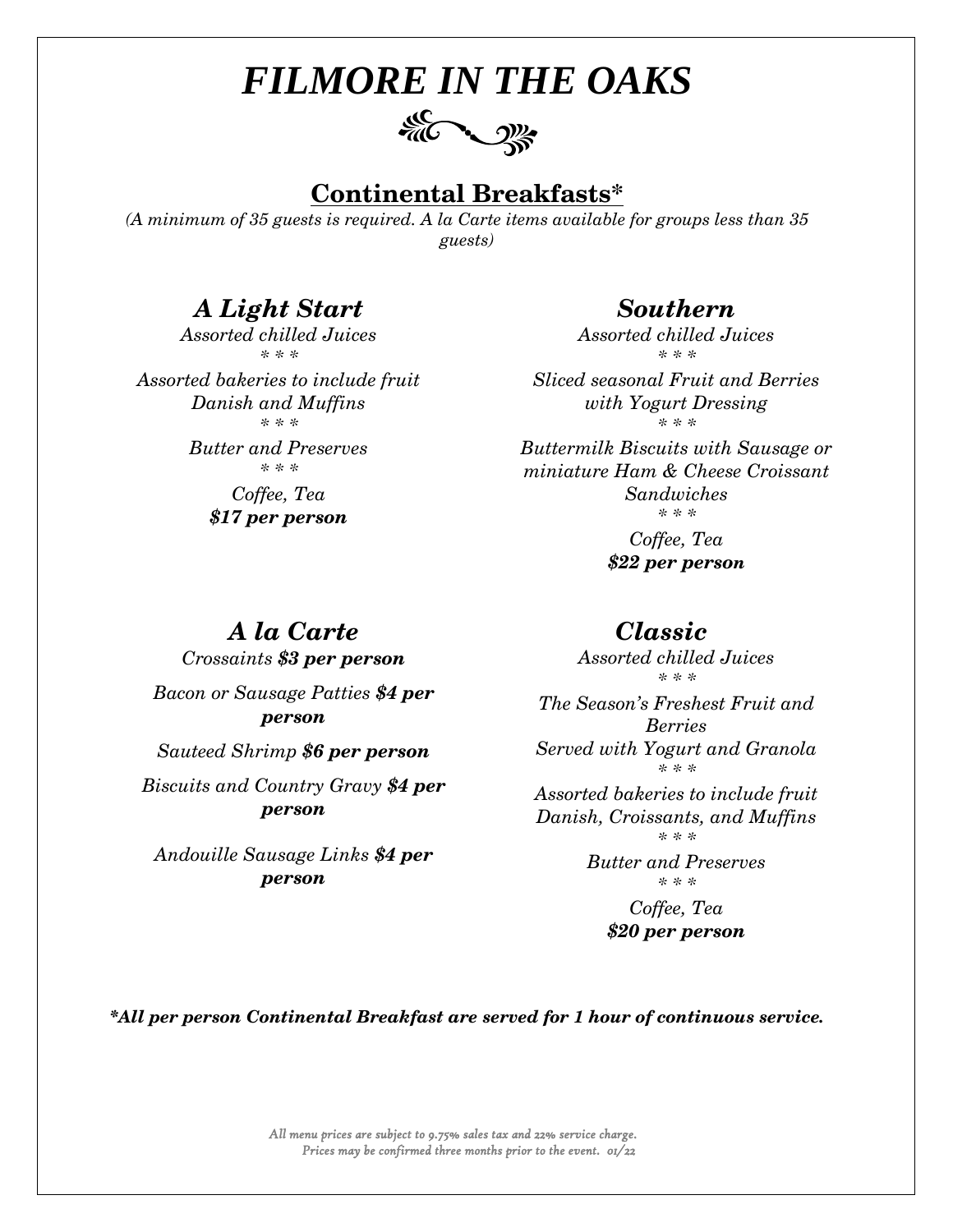

 *Brunch Buffets\**

*(A minimum of 35 guests is required)*

*The Marconi Assorted Chilled Juices \* \* \**

*Sliced Seasonal Fruit and Berries Yogurt and Granola \* \* \**

*Cajun Scrambled Eggs Crisp Bacon or Patty Sausage Biscuits & Country Gravy \* \* \**

> *Buttery Grits Brabant Potatoes \* \* \* Coffee, Tea*

*\$29 per person*

*The Filmore*

*Assorted Chilled Juices \* \* \**

*Sliced Seasonal Fresh Fruit, Berries and assorted Cheesees Assorted Fruit Yogurts \* \* \**

> *Fluffy Scrambled Eggs Soup or Salad of Choice Brabant Potatoes Chicken & Mini Waffles with Maple Syrup \* \* \**

*Breakfast Bakeries to include fruit Danish and Muffins Butter and Preserves \* \* \**

*Coffee, Tea*

#### *\$34 per person*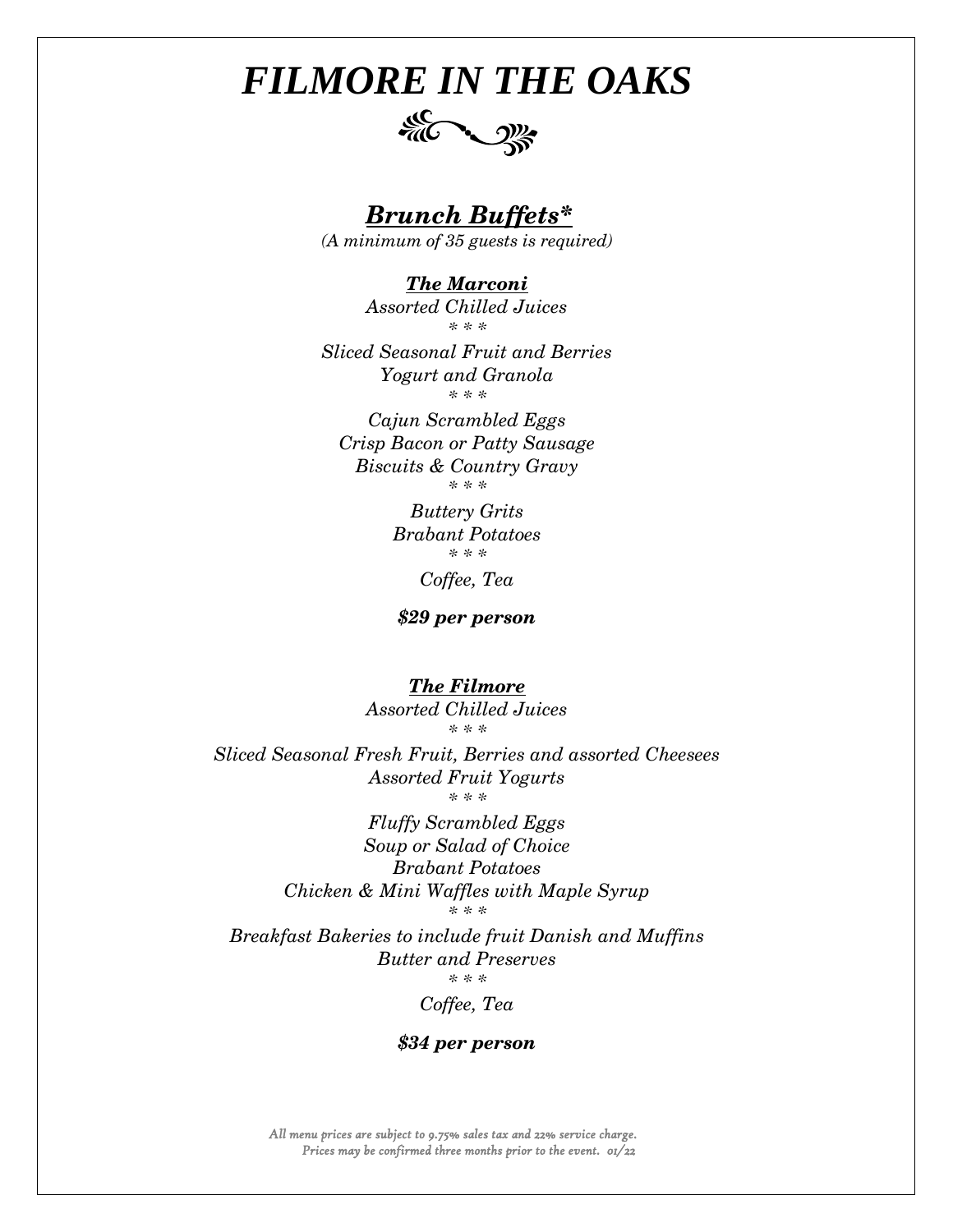

*The Brunch Supreme*

*Assorted Chilled Juices \* \* \**

*Sliced Seasonal Fresh Fruit, Berries and assorted Cheesees Assorted Fruit Yogurts \* \* \**

*Fluffy Scrambled Eggs Baby Spinach and Warm Bacon Vinaigrette Salad Chicken & Sausage Gumbo Mini Quiche Shrimp and Grits Chicken & Mini Waffles with Maple Syrup*

*\* \* \**

*Breakfast Bakeries to include fruit Danish, Muffins & Croissants Butter and Preserves \* \* \**

*Coffee, Tea*

*\$39 per person*

*\*Prices based on 2 hours of continuous service - \$3.00 additional per person per ½ hour will be assessed for extended service*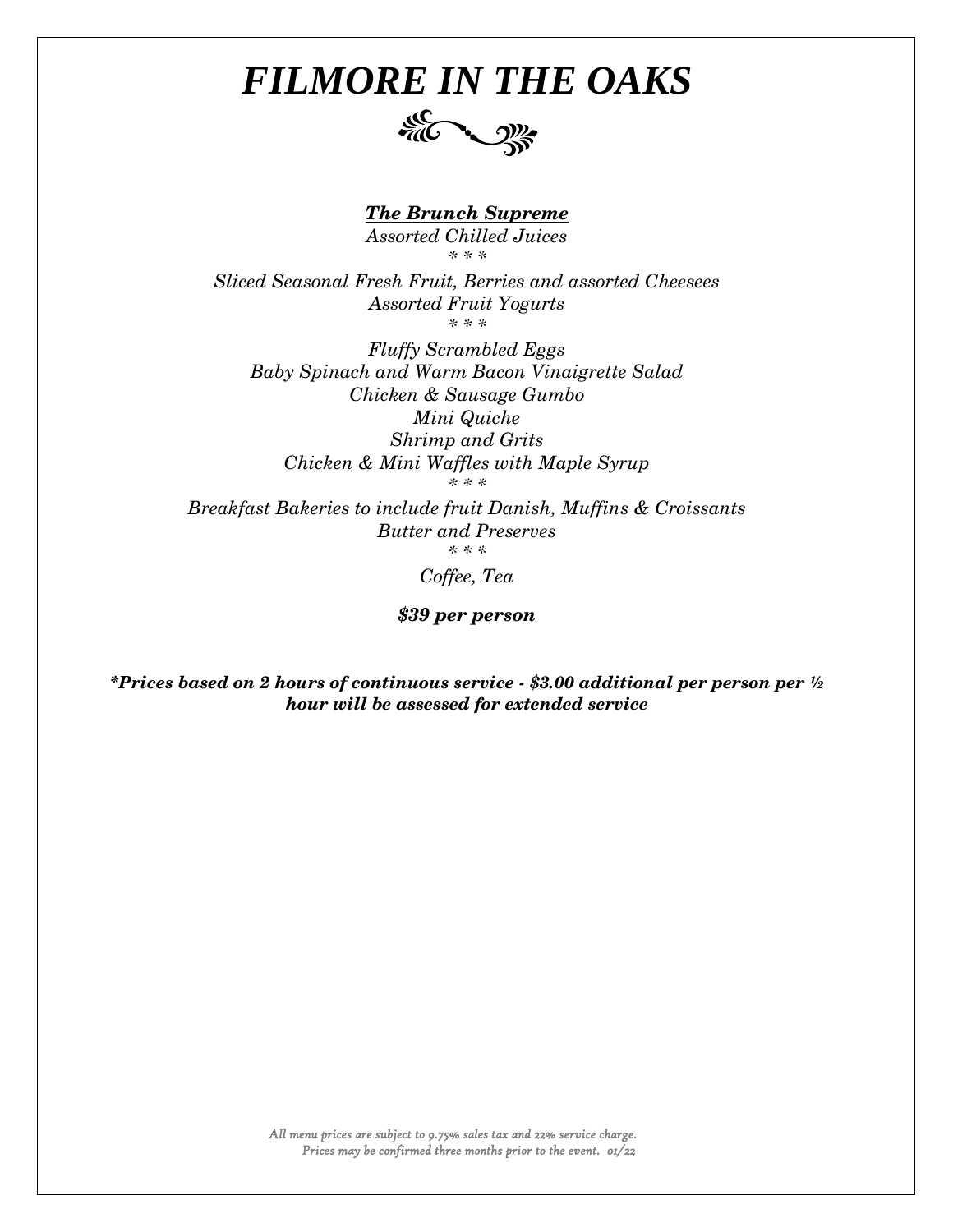

## *Beverages*

*Freshly brewed Starbucks Coffee and Decaffeinated Coffee \$70 per 1.5 gallon \$6 per person (20 minutes)* 

> *Assorted Tazo Herbal Teas \$60 per gallon \$4 per person (20 minutes)*

*Assorted Soft Drinks \$4 per bottle*

> *Bottled Water \$3 each*

*Bottled Juices \$4 each*

*Orange, Apple, Grapefruit or Cranberry Juice \$15 per quart*

*Tropical Fruit Punch, fresh Lemonade or Iced Tea \$45.00 per gallon*

*Bottled Mineral Water and Sparkling Water \$4.00 per bottle*

*Whole, 2% low-fat or skim Milk \$15.00 per quart*

*Minimum service charges may apply.*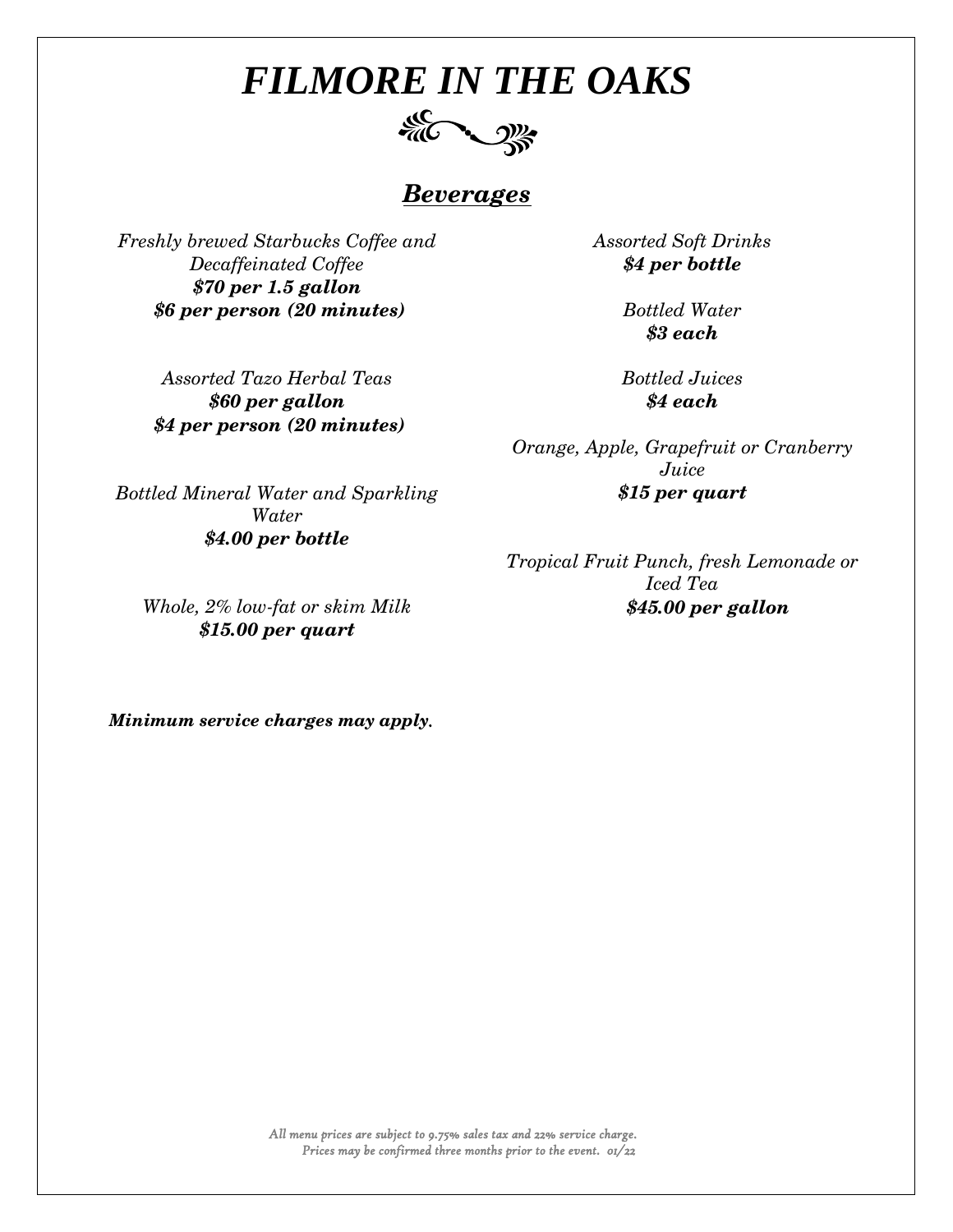

### *Munchies Menu*

*Freshly baked assorted jumbo Cookies (Chocolate Chip, Oatmeal Raisin, Peanut Butter, Macadamia Nut) \$40 per dozen*

*Whole fresh Fruit: Apples, Bananas and Oranges \$3 each*

*Double Fudge Walnut Brownies \$40 per dozen*

*Assorted Ice Cream Novelties \$5 each (min. 2 dozen)*

*House made Chips and Tortilla Chips with French Onion, Guacamole, and Salsa \$5 per person*

*Nutri-Grain and Granola Snack Bars \$3 each*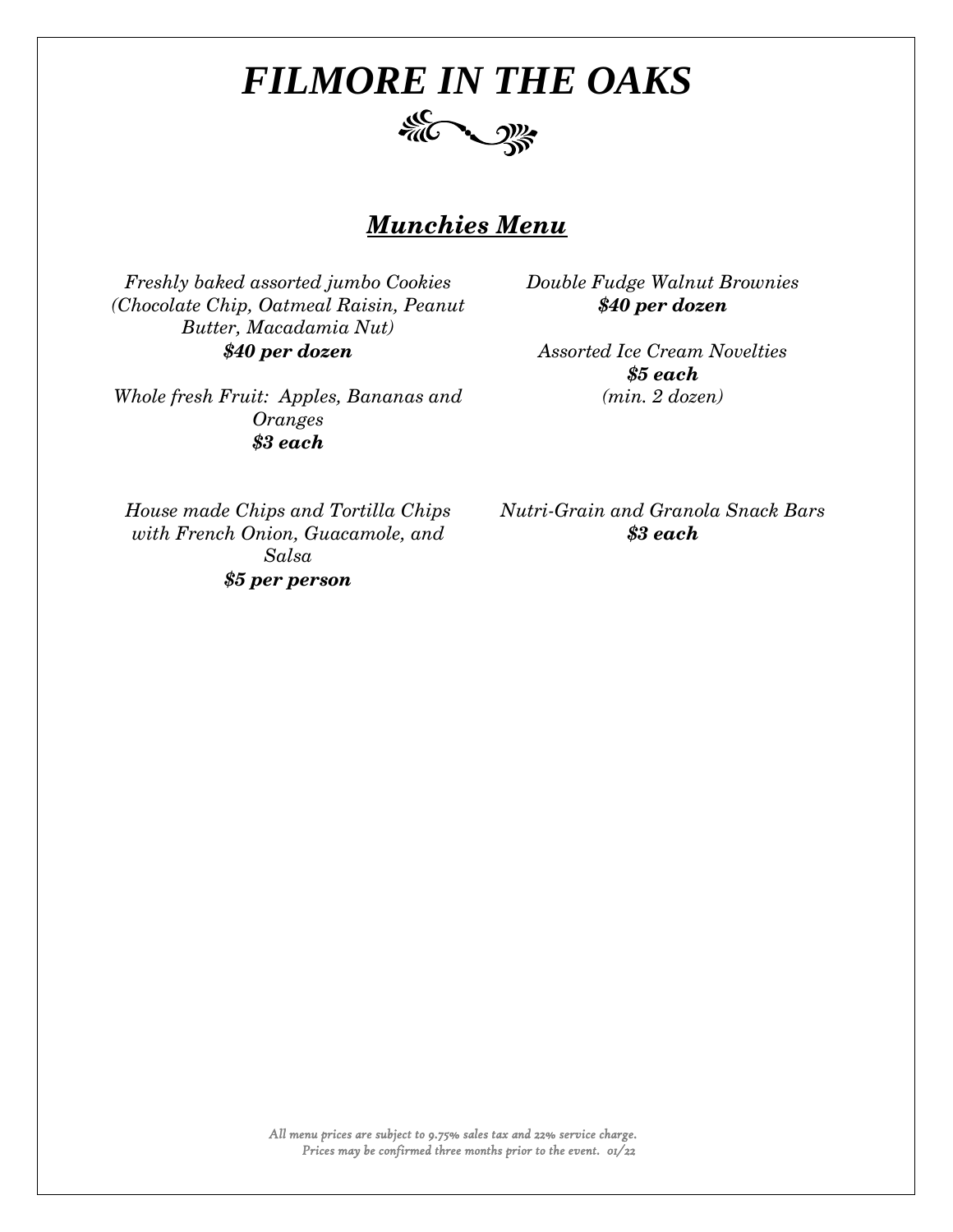

### *Buffet Menu\**

*(A minimum of 35 guests is required) \*Buffet pricing based on 1.5 hours of continuous service. An additional \$3.00 per person, per ½ hour will be assessed for extended service*

### *A Taste of New Orleans*

*Louisiana Seafood Gumbo \* \* \**

*Mixed Green Salad with Tomatoes, Cucumbers and assorted Dressings \* \* \**

*Creole seasoned Gulf fish with Almonds and Lemon Butter*

*Creole Chicken topped with Tasso Cream \* \* \**

*Sautéed Zucchini, Yellow Squash and Bell Peppers Steamed White Rice \* \* \**

> *Dinner Rolls and butter \* \* \**

> > *Bourbon Pecan Pie \* \* \**

*Coffee, Tea*

*\$49 per person*

### *The Bayou Oaks Buffet*

*Louisiana Crab and Corn Bisque \* \* \**

*Marinated Mushroom and Artichokes Pasta Salad Primavera \* \* \**

*Catfish Strips with Spicy Remoulade Sauce*

*Roasted Chicken with tomatoes, onions and peppers \* \* \**

> *Rice Pilaf Chef's seasonal Vegetables \* \* \**

*Assorted fresh Rolls and Butter \* \* \**

*NY style Cheesecake with Raspberry Sauce \* \* \**

*Coffee, Tea* 

*\$39 per person*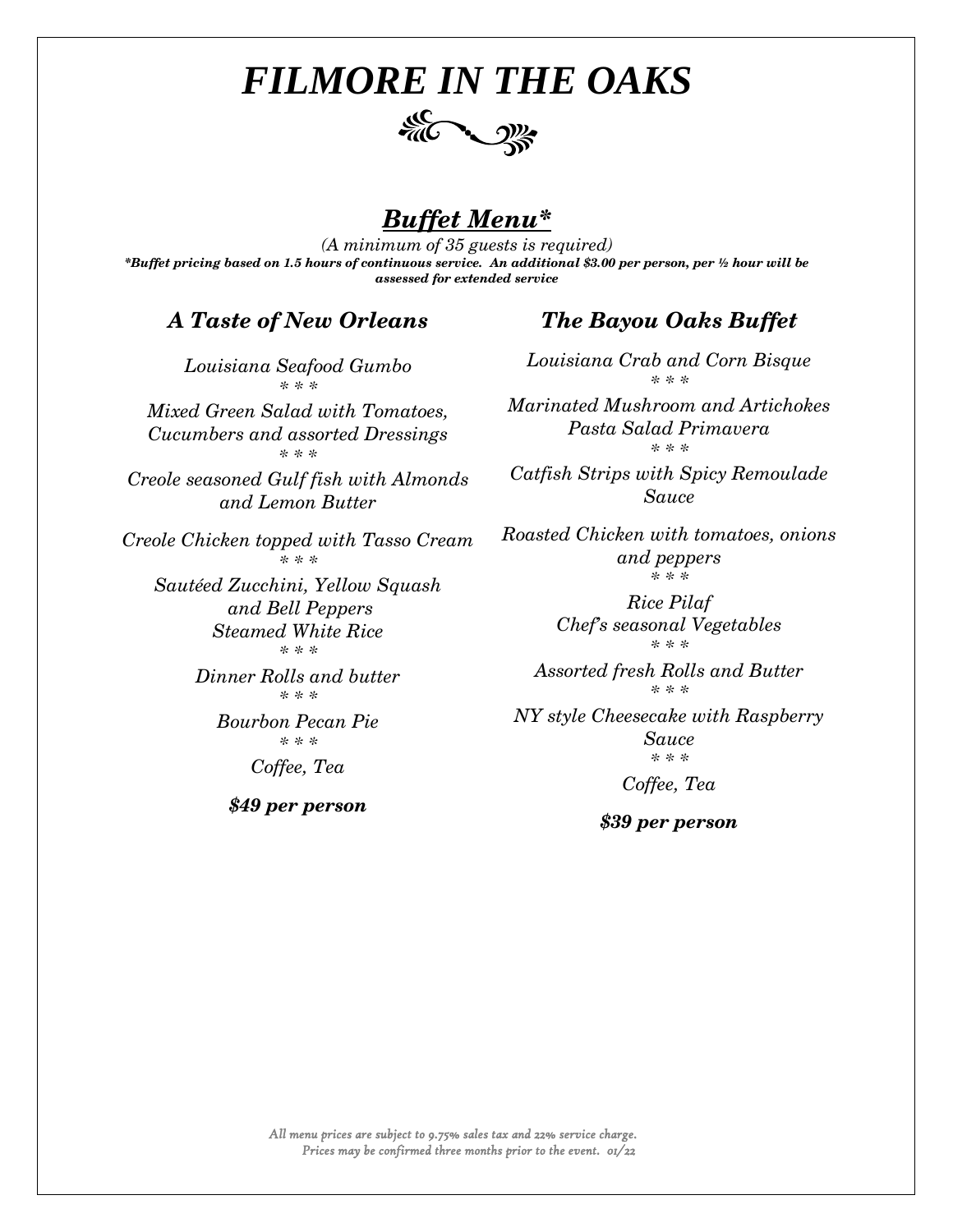

### *Louisiana Buffet*

*Chicken and Andouille Gumbo \* \* \**

*Mixed Green Salad with Cherry Tomatoes, Cucumbers and assorted Dressings \* \* \**

*Spicy Andouille and Chicken Jambalaya*

*Southern fried Catfish with spicy Remoulade Sauce \* \* \**

> *Warm Corn Muffins and Butter \* \* \**

*Bread Pudding with Rum Sauce \* \* \**

*Coffee, Tea*

*\$36 per person*

#### *Deli Buffet*

*Vegetable Soup \* \* \**

*--Salad Bar-- Mixed Garden Greens, , Grape Tomatoes, Cucumbers, Garlic Croutons and assorted Dressings \*\*\**

> *Southern Potato Salad \* \* \**

*A platter of sliced Ham, smoked Turkey, Roast Beef, American and Swiss Cheeses \* \* \**

> *Fresh Breads and Rolls \* \* \**

*Lettuce, Sliced Tomatoes, Kosher Pickle Spears Mayonnaise and Creole Mustard \* \* \**

> *Assorted Jumbo Cookies \* \* \* Coffee, Tea*

> > *\$29 per person*

*\*Buffet pricing based on 2 hours of continuous service. An additional \$3.00 per person, per ½ hour will be assessed for extended service. Additional entrée items are available, upon request. Your service manager can assist you with additional selections.*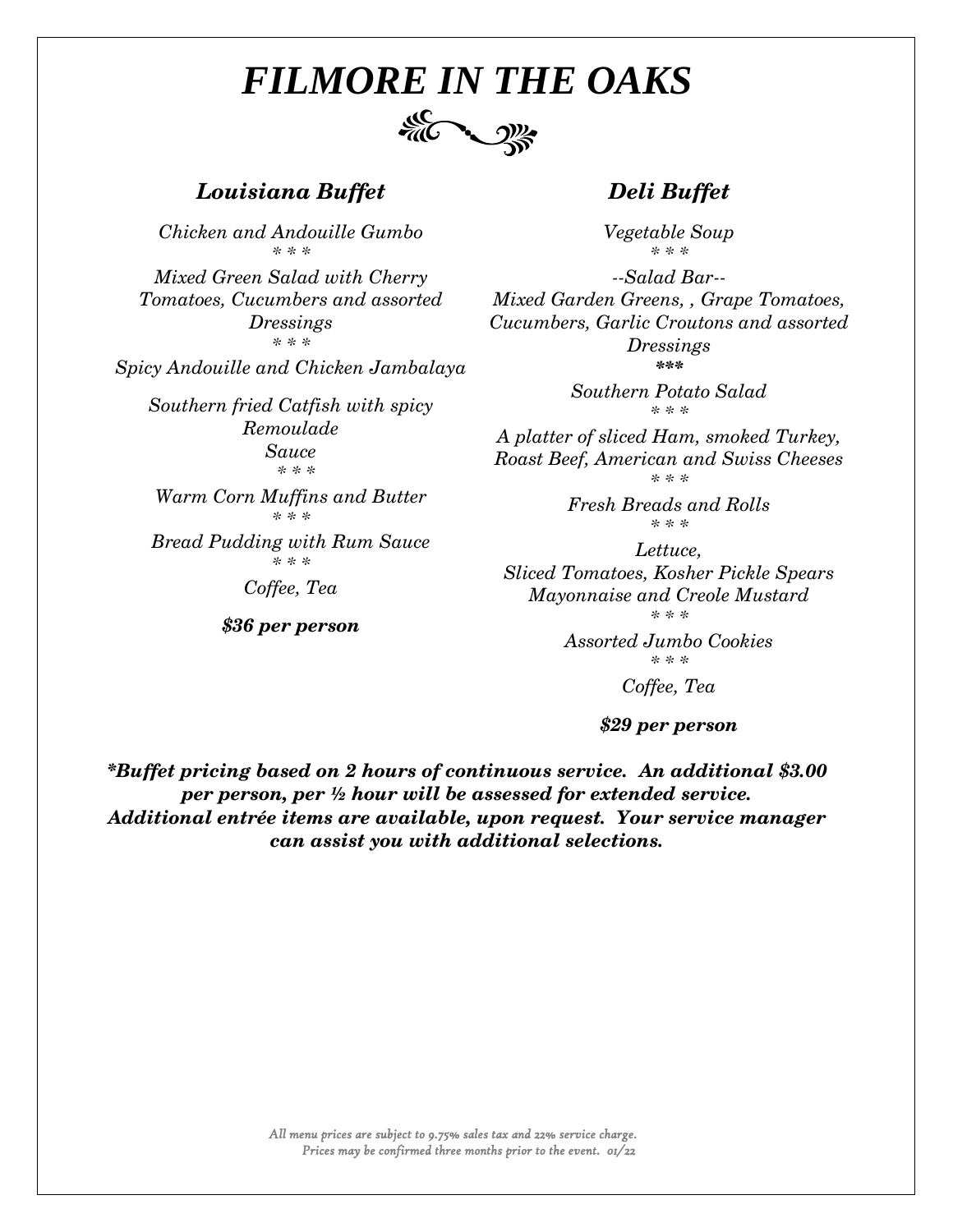

*Breakfast or Lunch Boxed To Go Choice of one or two per Group*

## *Breakfast Box*

*The Masters Box | \$15 | person*

*served on a croissant:* ➢ *Smoked Turkey, Egg, and Cheese* ➢ *Country Ham, Egg, and Cheese* ➢ *Bacon, Egg, and Cheese Served with a yogurt cup, whole fruit, granola bar, and a bottle of water or juice*

#### *The Eagle Box | \$13 | person*

*served in a flour tortilla: Sausage, Bacon, or Ham Burrito with Scrambled Eggs and Pepper Jack Cheese Served with whole fruit, granola bar, and a bottle of water or juice*

#### *The Birdie Box | \$12 | person*

*served on a biscuit:* ➢ *Sausage, Egg, and Cheese* ➢ *Country Ham, Egg, and Cheese* ➢ *Bacon, Egg, and Cheese Served with whole fruit, granola bar, and a bottled water or juice*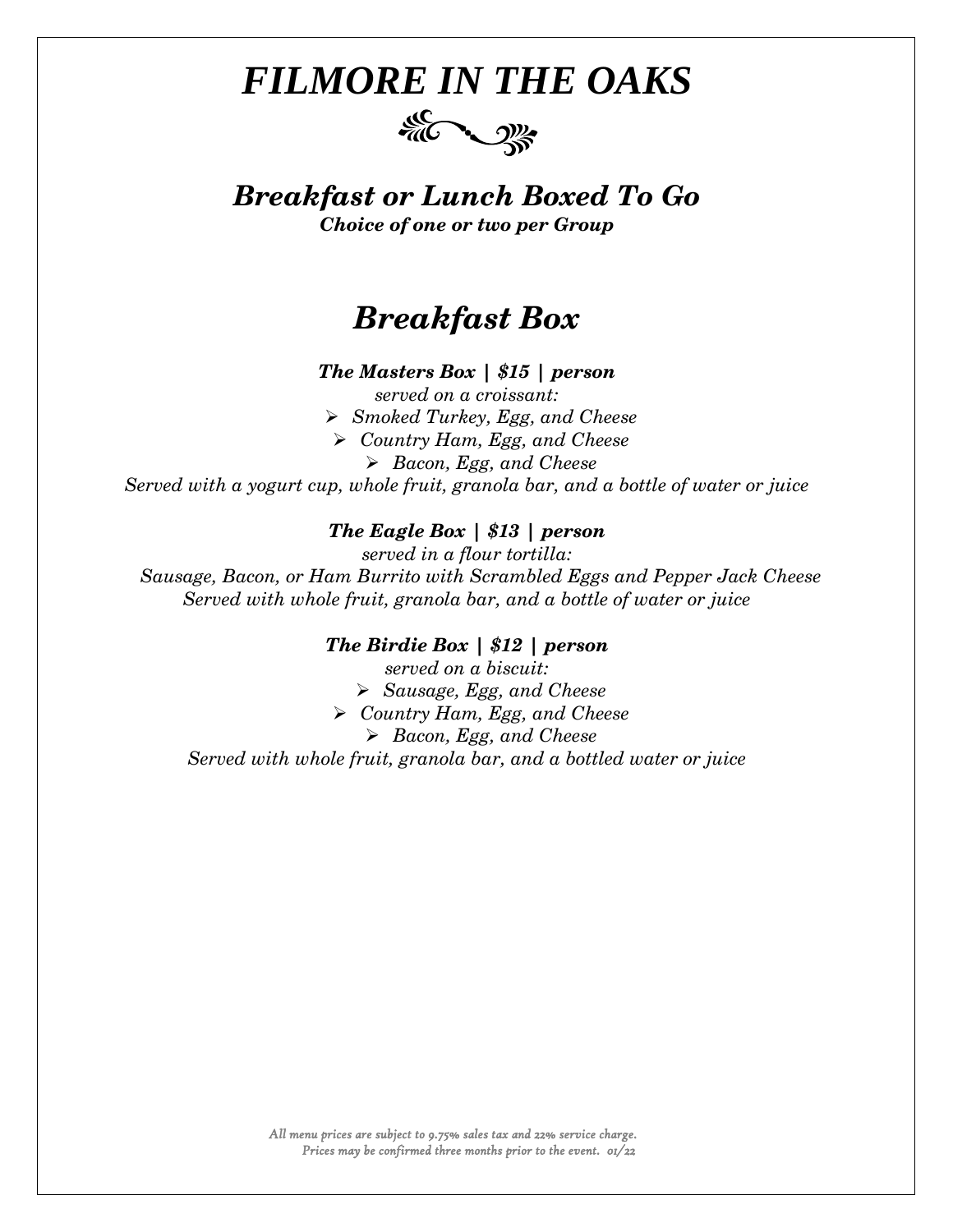

## *Boxed Lunches*

*Croissant Box | \$22 | person*

*Choose one or two options: Grilled Chicken and Swiss Grilled Ham and Swiss BBQ Chicken Served with whole fruit, bag of chips, granola bar, and choice of a bottled drink*

#### *Po'boy Box | \$19 | person*

*Choose one or two options: Ham and Cheddar Turkey and Swiss Roast Beef and Swiss Served with whole fruit, a bag of chips, granola bar, and a choice of a bottled drink*

#### *Wrap Box | \$18 | person*

*Choose one or two options: Turkey and Bacon Chicken Caesar Salad Ham and Swiss Served with whole fruit, a bag of chips, granola bar, and a bottle water*

#### *Club Box*

*Ham and Cheddar | \$13 | person Turkey and Swiss | \$15 | person Served with whole fruit, a bag of chips, and bottled water*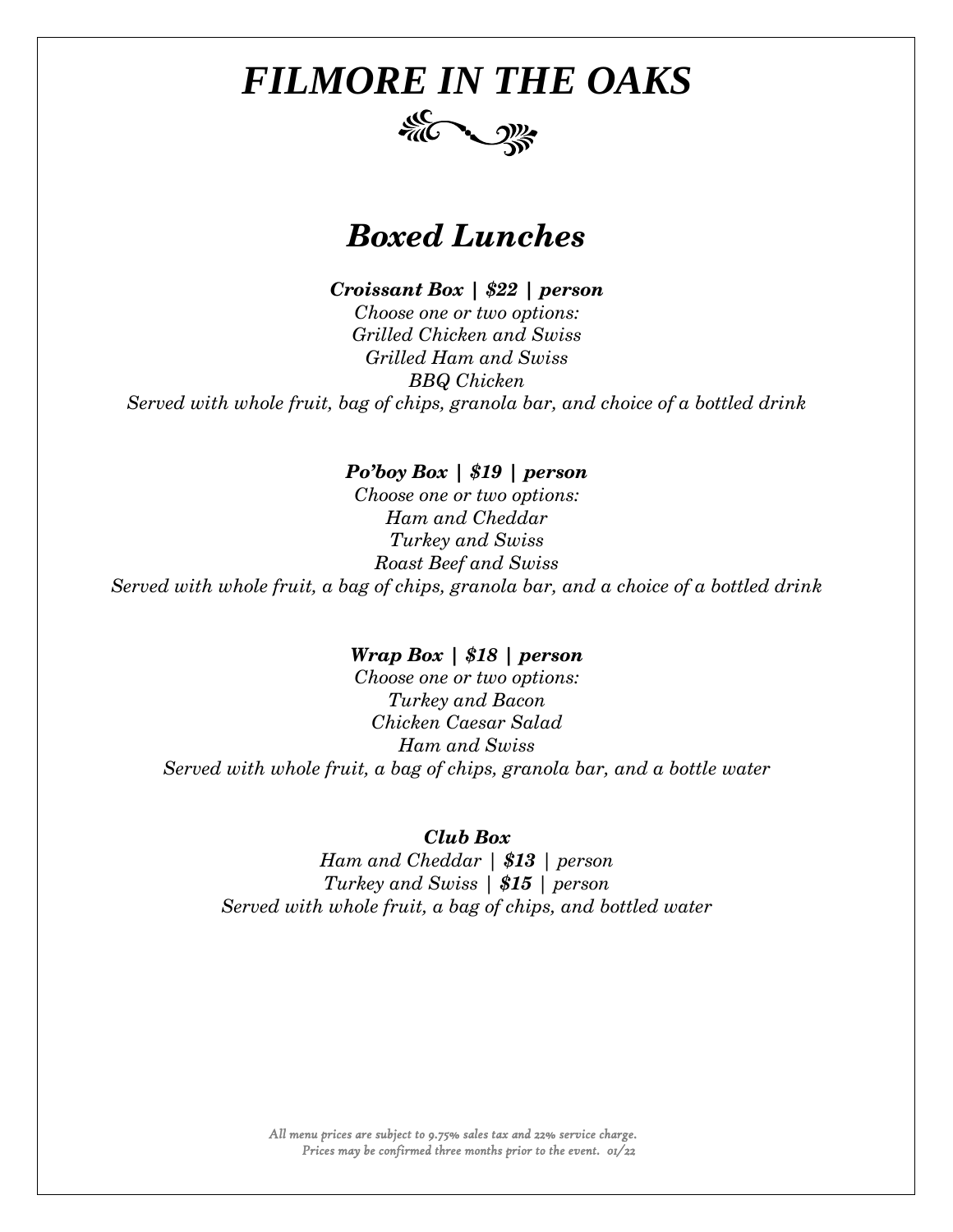

## *A' La Carte Specialties*

*Imported and domestic Cheese Display garnished with fresh Grapes, French- Bread and Crackers (35-50 people) \$195 (75-100 people) \$375*

*Cold Cut Display with Smoked Ham, Roasted Turkey, Roast Beef, Salami and Cappicolla accompanied with Mayonnaise and Mustards and French Pistolettes (35-50 people) \$175 (50-75 people) \$225 (75-100 people) \$300*

 *Iced Jumbo Shrimp with Remoulade and Cocktail Sauce \$275 per 100 pieces*

*Garden fresh Vegetable Crudités with Ranch and Bleu Cheese Dips (35-50 People) \$150 (75-100 people) \$275*

> *Sliced Fresh Fruit Display (35-50 people) \$100 (50-75 people) \$175 (75-100 people) \$250*

### *Pasta Stations*

*(All Pastas are served by the Chafing Dish and serve 30 Guests)*

*Grilled Chicken with Alfredo Sauce over Penne Pasta \$175*

*Sautéed Louisiana Shrimp Scampi with Garlic Butter and Herbs over tri-color Rotini Pasta \$200*

*Proscuitto Ham, julienne Vegetables and White Wine Cream Sauce served with Fettuccini \$175*

*Cheese filled Tortellini with Marinara Sauce \$160*

## *Action Pasta Station*

*Prepared in the Dining Room Additional Service Charge \$100 (Minimum of 75 guests) Tri-color Rotini, Bowtie & Cheese filled Tortellini Pastas served with Shrimp, Marinara and Primavera Sauces*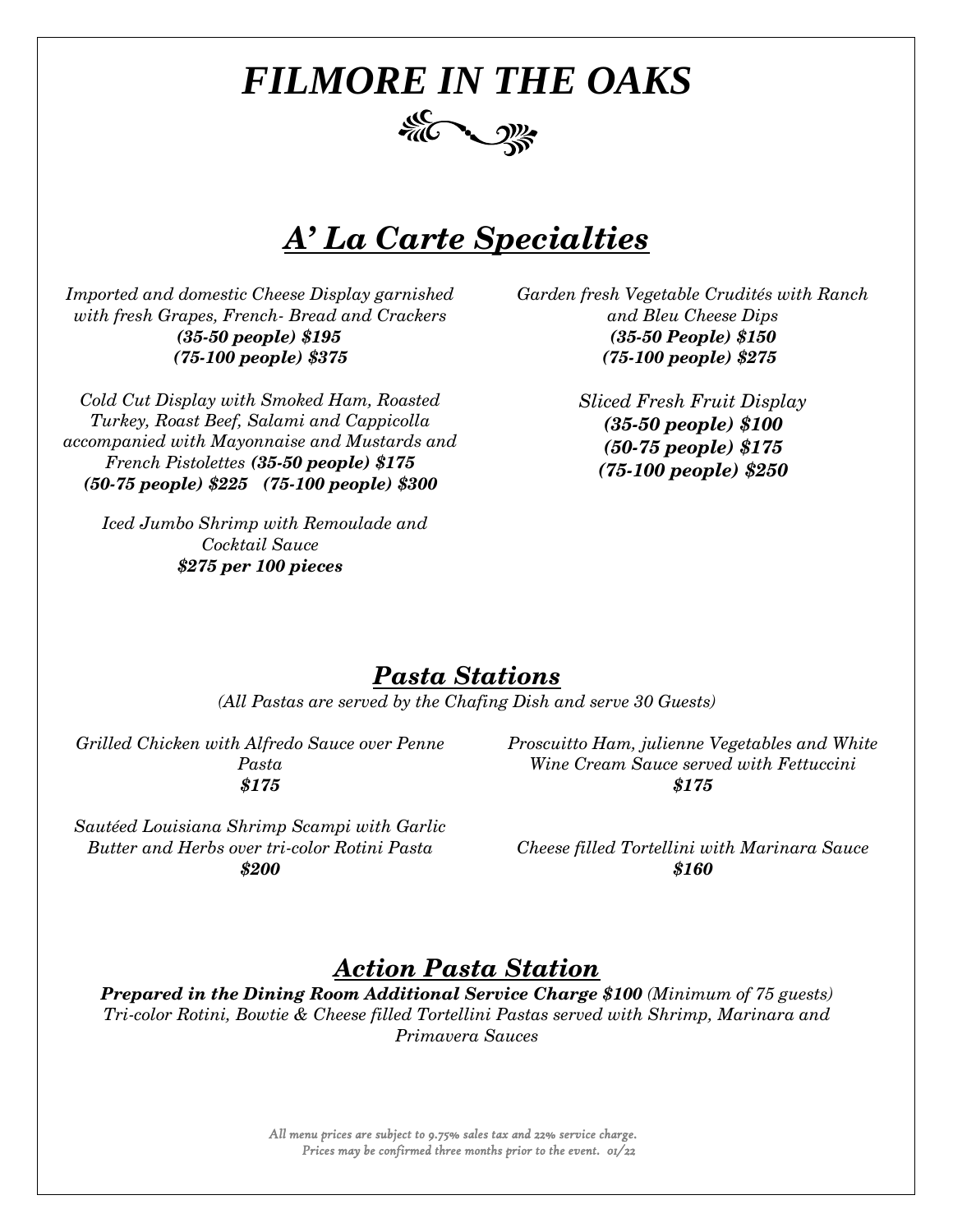

## *Carving Stations*

*Service quantities are based on Reception style service and portions are not intended as solitary Entrée items or as a full Meal option.*

*Roasted Beef Tenderloin with Béarnaise Sauce \$400 (Serves approximately 50 guests)*

*Pepper crusted Top Round of Beef au Jus with traditional accompaniments of Mayonnaise, Mustards and Silver Dollar Rolls \$325 (Serves approximately 50 guests) Honey glazed Ham with Mayonnaise, Mustards,* 

*Roasted center cut Pork Loin with Pineapple Salsa, Mustards and Silver Dollar Rolls \$250 (Serves approximately 35 guests)*

*\$225 (Serves approximately 35 guests)*

*and French Pistolettes*

*Herb crusted Leg of Lamb with Rosemary Shallot Sauce and French Pistolettes \$350 (Serves approximately 50 guests)*

*A Variety of Sausages with assorted Mustards, Cornichons and crackers \$275 (Serves approximately 50 guests)*

*Roasted New York Strip Loin with Horseradish Sauce, Mayonnaise, Mustards and Silver Dollar Rolls \$350 (Serves approximately 40 guests)*

*Whole roasted Turkey Breast with Gravy, Cranberry Sauce and French Pistolettes \$250 (serves 35 guests)*

*All of the above are served pre-sliced and served in a Chafing Dish.*

*For Stations Carved and Served in the Dining Room an additional Service Charge of \$100 will be added.*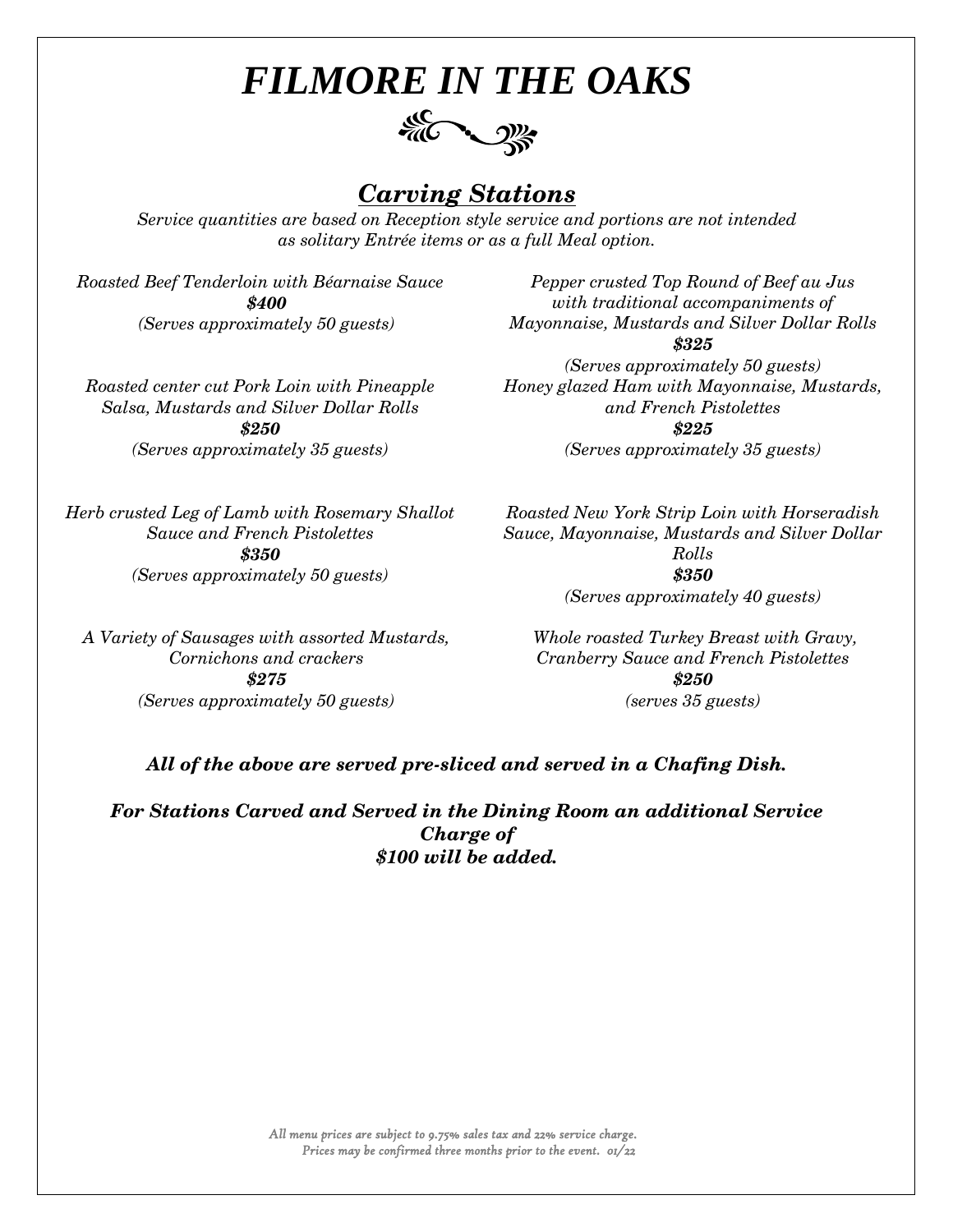



*(priced per 100 pieces-minimum order 50)*

| Gulf Shrimp w/cocktail and Remoulade Sauce | \$350 |
|--------------------------------------------|-------|
| Roast Beef and Blue Cheese Wraps           | \$275 |
| Smoked Turkey and Guacamole Wraps          | \$275 |

#### *Assorted Finger Sandwiches*

*Turkey, Ham, Roast Beef & Chicken Salad on assorted breads with light Creole Mayonnaise \$200.00 per 100*

### *Hot Hors d'Oeuvre*

*(Priced per 100 pieces - Minimum order 50 pieces)*

| \$300 |
|-------|
| \$275 |
| \$275 |
| \$300 |
| \$250 |
| \$250 |
| \$300 |
| \$275 |
| \$295 |
| \$295 |
| \$295 |
| \$275 |
| \$350 |
| \$275 |
| \$300 |
|       |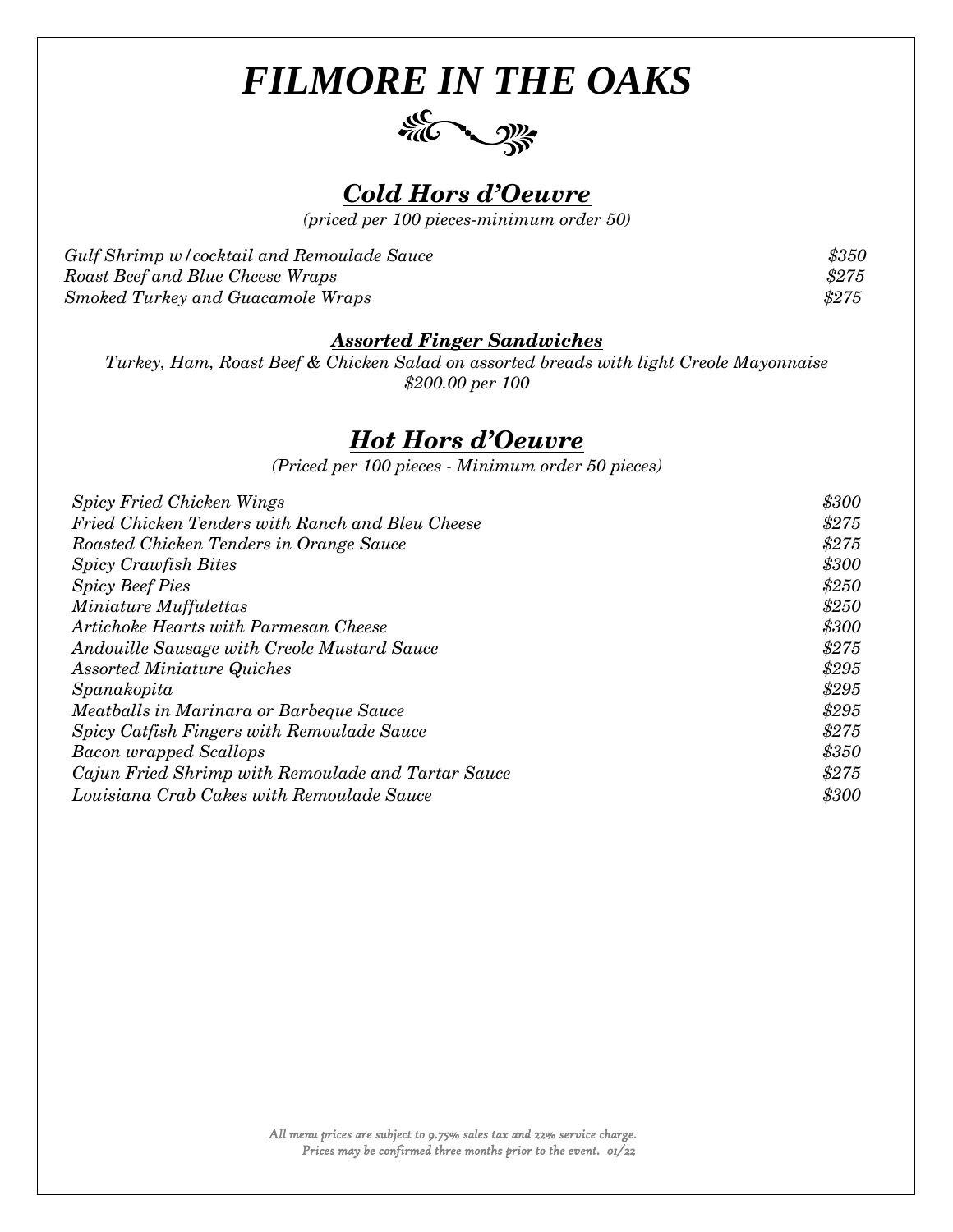

## *BAR PACKAGES*

#### *Cocktails (hosted bars)*

*CHOICE OF WELL, PREMIUM OR TOP SHELF BAR* 

| <i>premium cocktails</i> | 10 |
|--------------------------|----|
| premium cocktails        | 12 |
| top shelf cocktails      | 15 |
| <i>imported</i> beer     | 6  |
| <i>domestic</i> beer     | 5  |
| house wine               | 8  |
| house champagne          | 8  |
| cordials                 | 7  |
| soadas                   | 4  |
| bottled juices           | 4  |
| bottled water            | 3  |

#### *Cocktails CASH BAR*

|                          | CHOICE OF WELL, PREMIUM OR TOP |
|--------------------------|--------------------------------|
| <i>SHELF BAR</i>         |                                |
| <i>premium</i> cocktails | 10                             |
| <i>premium</i> cocktails | 12                             |
| top shelf cocktails      | 15                             |
| <i>imported</i> beer     | 6                              |
| domestic beer            | 5                              |
| house wine               | 8                              |
| house champagne          | 8                              |
| cordials                 | 7                              |
| soadas                   | 4                              |
| bottled juices           | 4                              |
| bottled water            | 3                              |

### *Cocktails (open bar) CHOICE OF WELL, PREMIUM OR TOP*

*SHELF BAR PRICED PER PERSON* 

|                    |      | well premium top shelf |    |
|--------------------|------|------------------------|----|
| <i>three hours</i> | -28  | -36                    | 45 |
| each add. hour     | - 10 | 12                     | 15 |

#### *ALL OPEN BARS INCLUDE:*

*mixed drinks imported & domestic beer red & white house wine assorted soft drinks assorted juices bottled waters* 

#### *Domestic Beer & Wine only bar*

*three hours 18 each additional hour 6 per person*

#### *Domestic / Import Beer & Specialty Wine bar*

| .                    |              |
|----------------------|--------------|
| three hours          | 24           |
| each additional hour | 8 per person |

Fountain Soda Coffee, Tea Package \$5 per person

*All bars require one bartender per 50 people at a charge of \$100 each (\*based upon the guaranteed guest count)*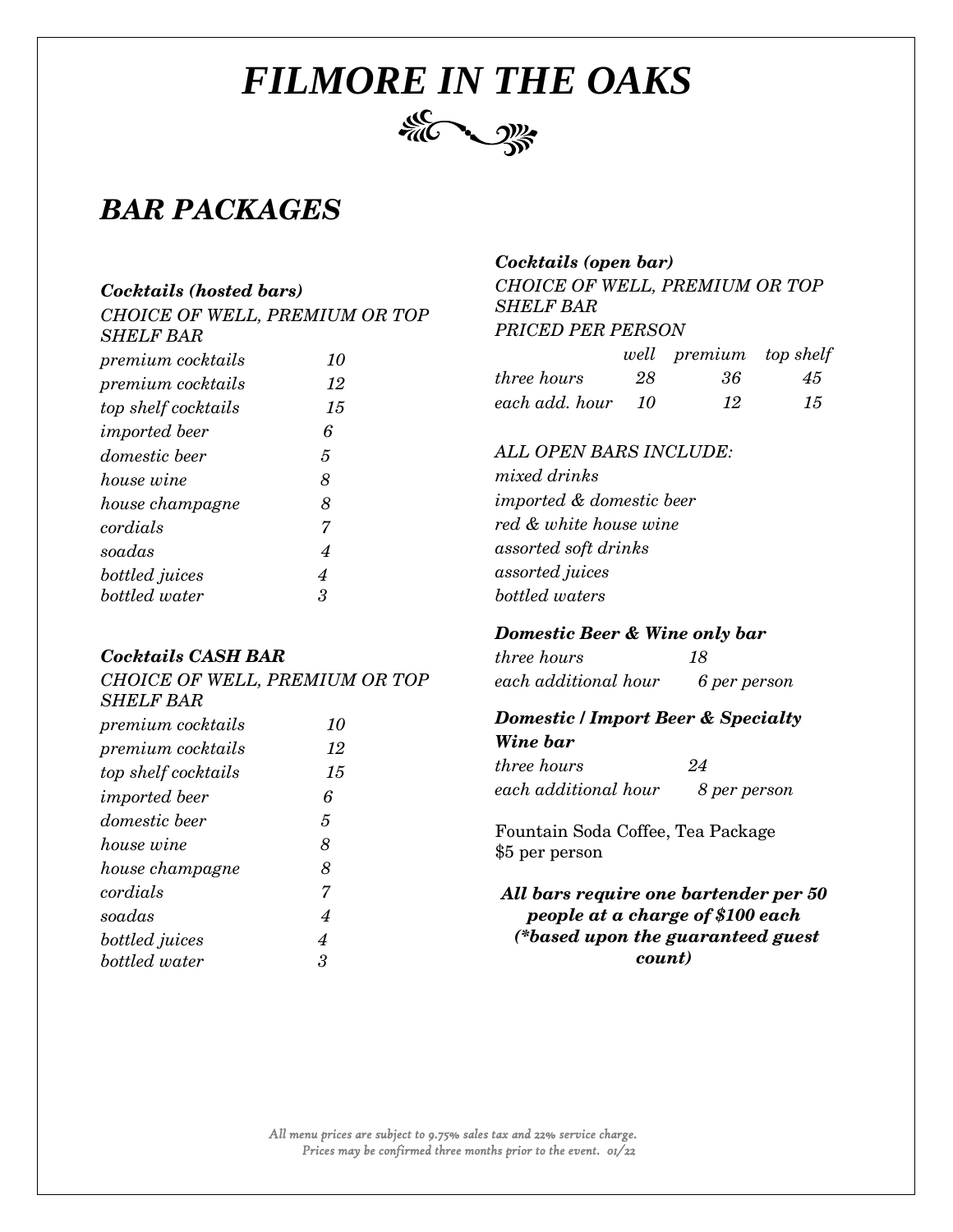

*(A minimum of 50 guests is required. A la Carte items available for groups less than 50 guests)*

## *RECEPTION MENU A*

*Imported and Domestic Cheese Display garnished with Fresh Grapes, French- Bread, and Crackers*

*Fresh Crudités with Ranch and Bleu Cheese Dips*

### *Hot Hors d'Oeuvre (Please select three)*

*Meatballs in Barbeque Sauce Assorted Miniature Quiches Spicy Catfish Fingers with Remoulade Sauce Andouille Sausage en Croûte with Honey Mustard Sauce*

*Spicy Crawfish Bites*

*Spanakopita*

### *Mini Pasta Station*

*Fettuccini & Bowtie Pastas served with Marinara & Alfredo Sauces Fresh Rolls* 

> *Bread Pudding with Rum Sauce Coffee, Tea \$59++ per person*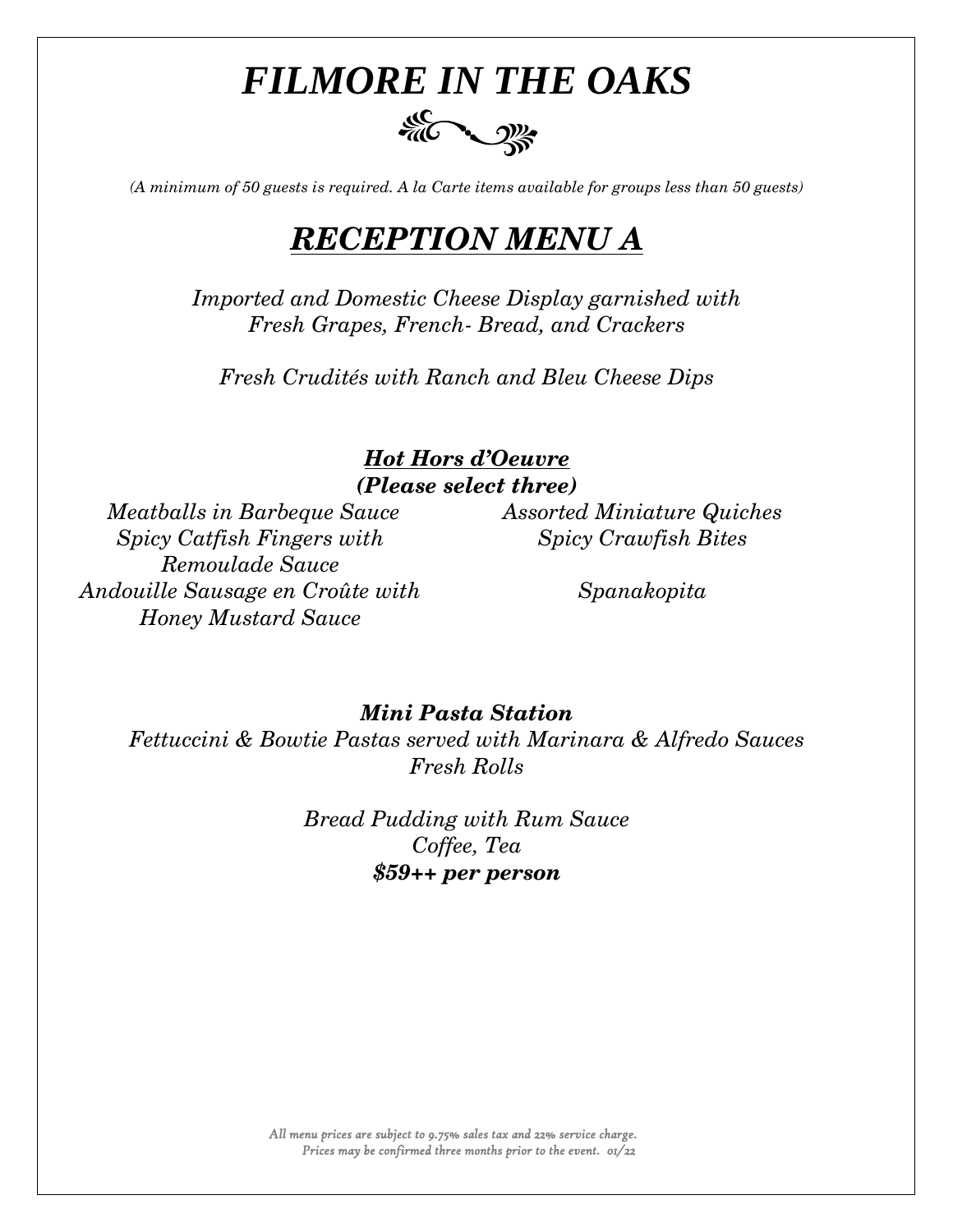# FILE CONNECTION

## *RECEPTION MENU B*

*Display of Assorted Finger Sandwiches*

### *From our Garde Manager*

*Imported and Domestic Cheese Display garnished with Fresh Grapes, French-Bread, and Crackers*

*Fresh Crudités with Ranch and Bleu Cheese Dips*

### *Hot Hors d'Oeuvres (please select three)*

*Cajun Fried Shrimp Catfish Fingers with Remoulade* 

*Seafood stuffed Mushrooms Spanakopita Andouille Sausage en Croûte with Creole Mustard Sauce Assorted Miniature Quiches*

*Sauce*

*Roasted Chicken Tenders in Orange Sauce*

### *Pasta Station*

*Cheese filled Tortellini with Marinara Sauce*

*Penne Pasta with Shrimp or Grilled Chicken Cream Sauce Served with freshly grated Parmesan Cheese*

### *Carving Station*

*Pepper crusted Top Round of Beef au Jus served with traditional accompaniments of Mayonnaise, Creole Mustard and Horseradish sauce with Silver Dollar Rolls*

> *Display of Assorted French Pastries Coffee, Tea \$69++ per person*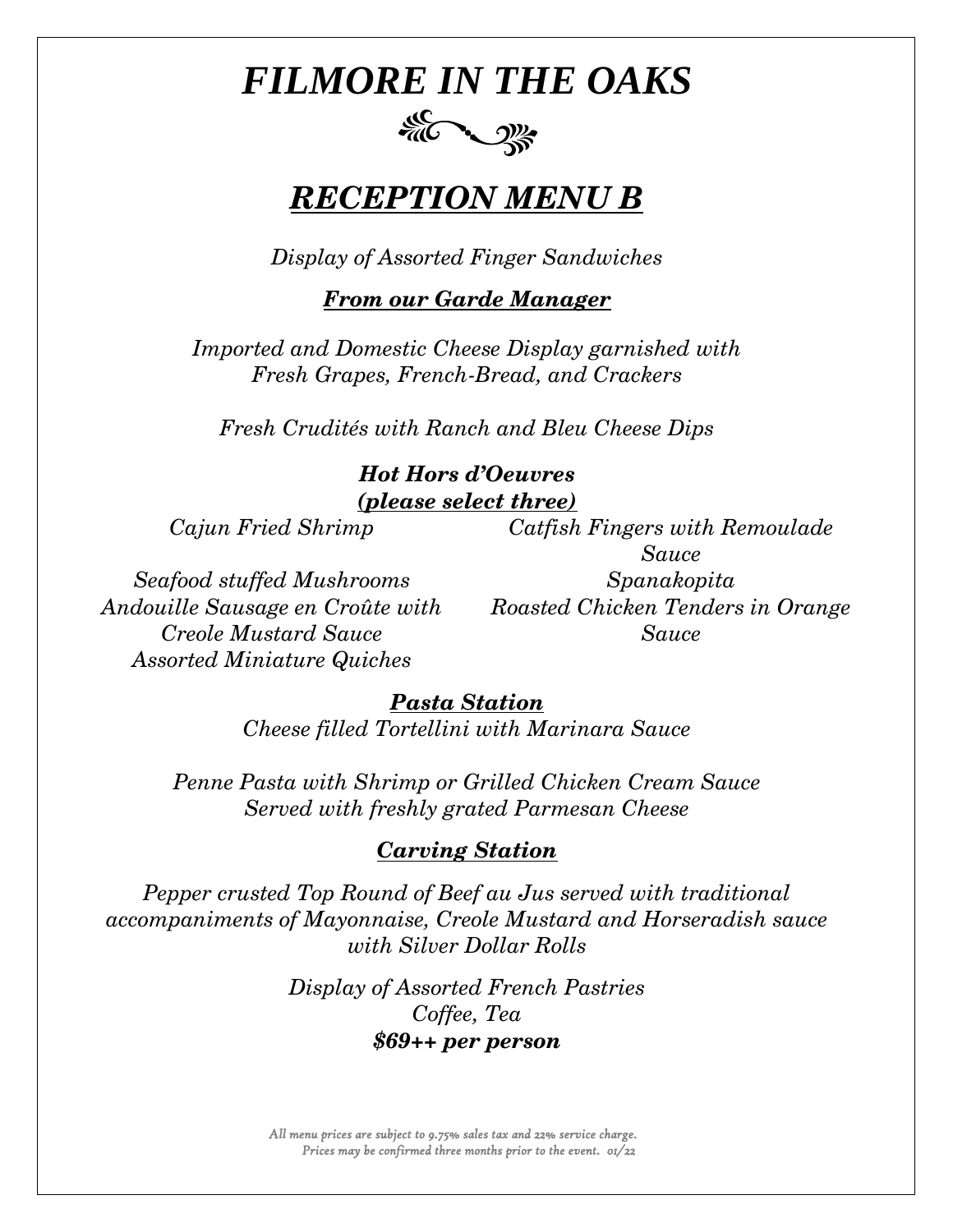

## *RECEPTION MENU C*

### *Cold Hors d'Oeuvre*

*(Please select four)*

*Assorted Crackers & sliced French- Bread Roast Beef and Blue Cheese Wraps*

*Display of Imported & Domestic Cheeses Goat Cheese and Sun-dried Tomato Crustini Ham and pineapple Cream cheese Wraps Smoked Turkey and Guacamole Wraps*

*Fresh Crudités with Ranch and Bleu Cheese Dips*

*Cold Cut Display with Smoked Ham, Roasted Turkey, Roast Beef, Salami and Cappicolla accompanied with Mayonnaise and Mustards and French Pistolettes* 

### *Hot Hors d'Oeuvre*

*(Please select three)*

*Assorted Miniature Quiche Spanakopita Mustard Sauce*

*Fried Shrimp with Cocktail Sauce Catfish Fingers with Remoulade Sauce Andouille Sausage en Croûte with Creole Roasted Chicken Tenders in Orange Sauce*

### *Pasta Station*

*Cheese filled Tortellini, Rotini & Bowtie Pastas served with Marinara, Primavera and Crawfish Sauces*

### *Carving Station*

*Pepper crusted top round of beef au jus with mayonnaise, mustards, horseradish sauce and French Pistolettes*

*Whole roasted turkey breast with mayonnaise, mustards and French Pistolettes*

*Honey glazed ham with assorted mustards, and French Pistolettes*

*Display of Assorted Mini Pastries and Cheesecakes Coffee, Tea*

### *\$79++ per person*